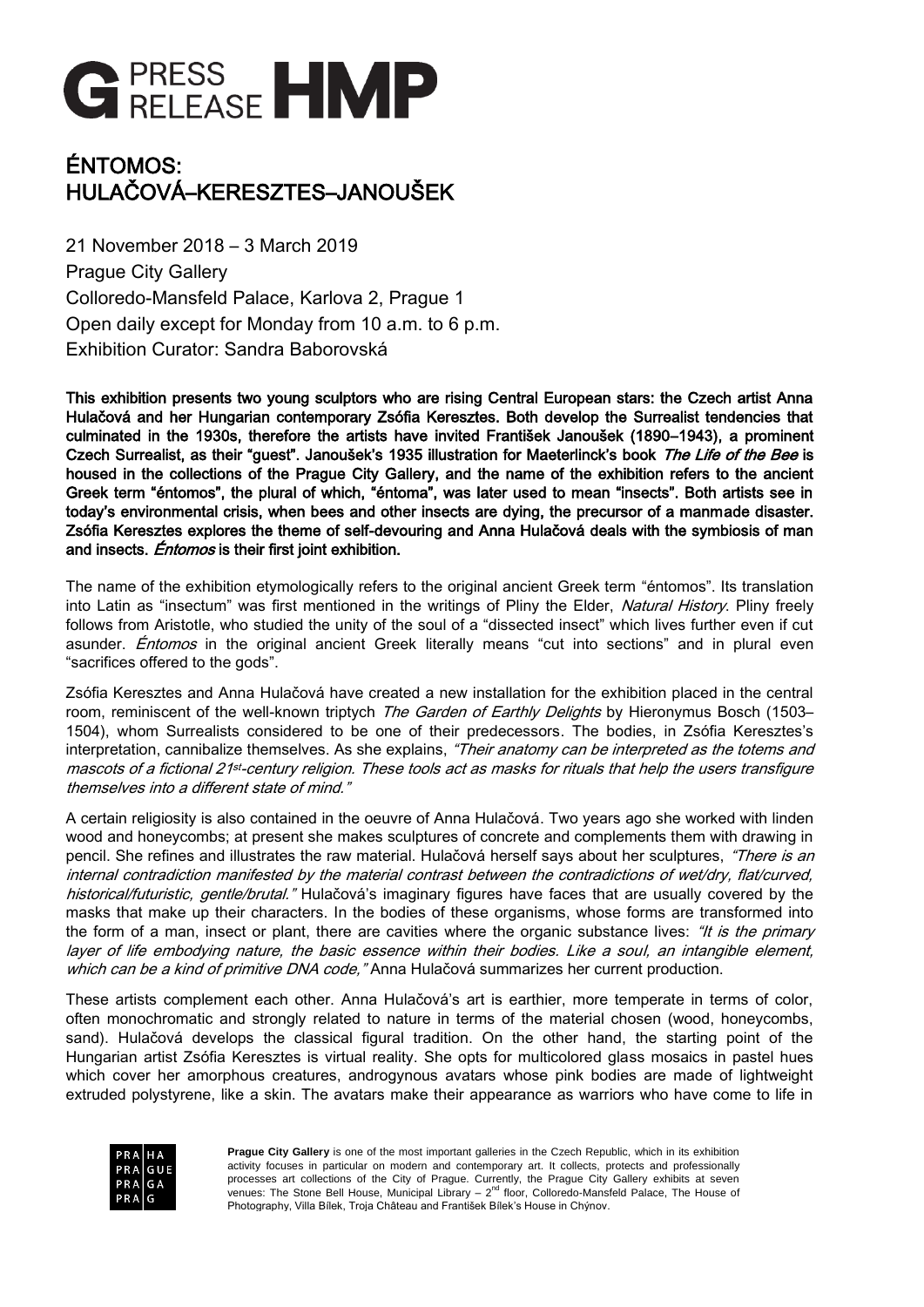

the real world. It is no accident that their name is derived from the Hindu term "avatāra", representing the earthly incarnation of a deity. While Hulačová's characters come from the real world, here the characters are transformed into different forms entirely.

Zsófia Keresztes explores the theme of virtual cannibalism. Anna Hulačová deals primarily with the natural symbiosis of man and insects, which has degenerated as a result of ecological changes into "self-devouring" of mankind. *Éntomos* is the first joint exhibition where these two artists are meeting in person.

Anna Hulačová (born 1984 in Sušice, Czechoslovakia) studied at the Academy of Fine Arts in Prague in the years 2006–2012. In 2016, she was a finalist of the Jindřich Chalupecký Award, and in 2017 she was named Artist of the Year in the Czech Republic. Recently she has presented her art at the Baltic Triennial in Vilnius, in the Palais de Tokyo in Paris and at her solo exhibition in London (Kunstraum Gallery). At present she exhibits at the Fondation Louis Vuitton in Paris.

Her primarily figurative works embody an idiosyncratic aesthetics blurring boundaries between the past and the future, in which Surrealistic elements are combined with post-internet digital prints. The combination of natural and industrial materials in her work implies an intentional ambiguity, characterized by contrasting techniques and themes that stems from a certain attempt at reconciliation: how to redefine the meaning of figural art.

Zsófia Keresztes (born 1985 in Budapest, Hungary) studied at the Hungarian University of Fine Arts in Budapest in the years 2004–2010. In 2017 she won the Esterházy Art Award. Not long ago she had her solo exhibition in Vienna (Gianni Manhattan). In Prague she exhibits for the third time (Karlin Studios, Meetfactory, UPM).

Zsófia Keresztes's works are reminiscent of totems, fountains or monuments to alien deities. Zsófia Keresztes is interested in how digital avatars can infest the reality and how a digital character can become incarnated in the real world. Their bodies can be interpreted both as their own enemies and allies at the same time. They demolish, consume and recreate themselves.

Exhibition Curator: Sandra Baborovská Architect: Tomáš Džadoň Graphic Design: Studio Anymade

Media Partners: Český rozhlas, Radio 1, ArtMap, Art&Antiques, protisedi.cz, XANTYPA, A2, Literární noviny, Flash Art

Entrance Fee: CZK 60 full (adults) / CZK 30 reduced (students) / CZK 20 (senior citizens)

## Press Contact Person: Michaela Vrchotová, +420 725 818 721, vrchotova@ghmp.cz More Information: www.ghmp.cz, www.facebook.com/GHMP.cz



**Prague City Gallery** is one of the most important galleries in the Czech Republic, which in its exhibition activity focuses in particular on modern and contemporary art. It collects, protects and professionally processes art collections of the City of Prague. Currently, the Prague City Gallery exhibits at seven venues: The Stone Bell House, Municipal Library – 2<sup>nd</sup> floor, Colloredo-Mansfeld Palace, The House of Photography, Villa Bílek, Troja Château and František Bílek's House in Chýnov.